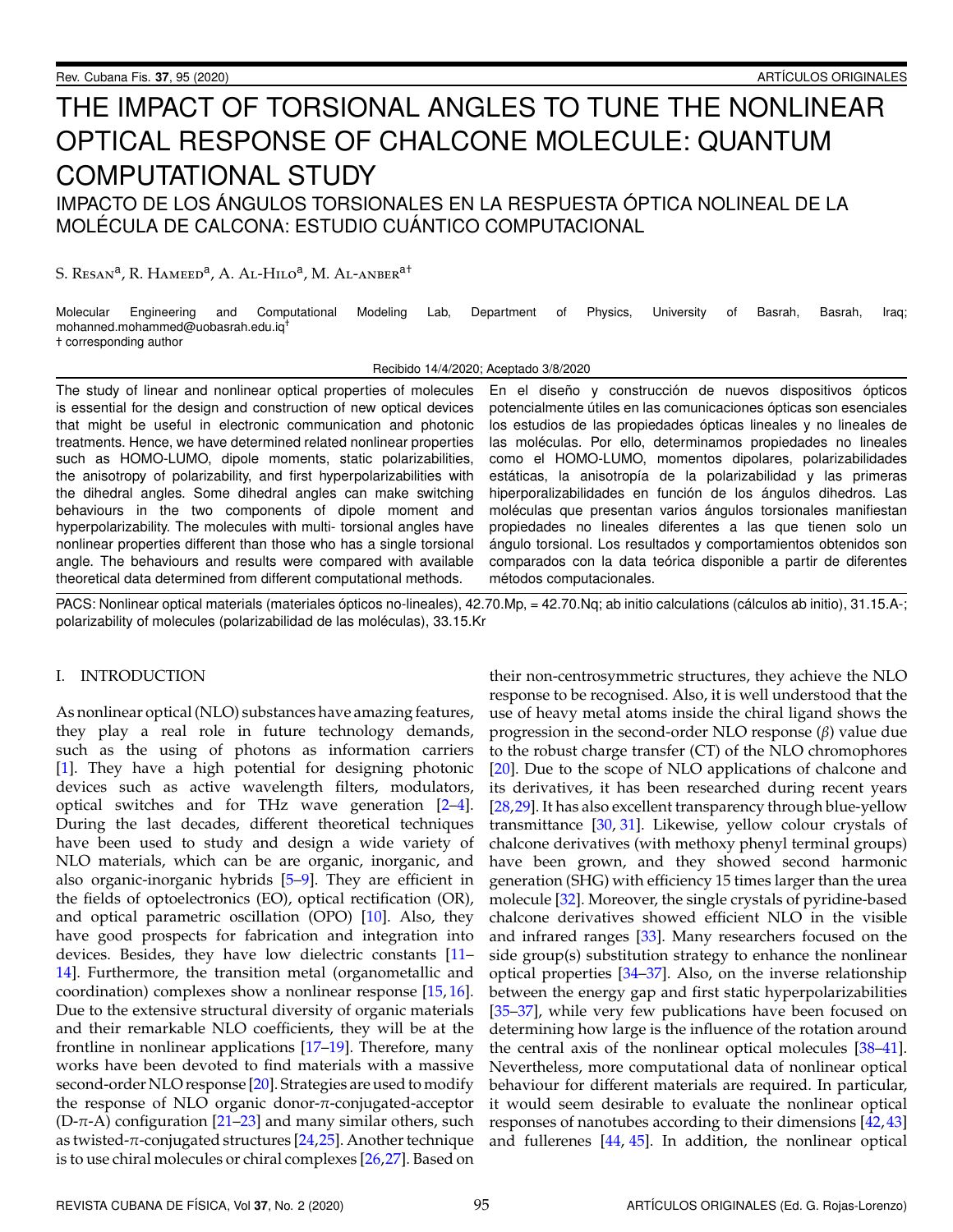behaviour of nanotubes has been used in anti-cancer drugs [\[46,](#page-5-30) [47\]](#page-5-31). However, investigators have shown an increased interest in the nonlinear optical responses of the nitrogen bases of DNA and its mutations [\[48,](#page-5-32)[49\]](#page-5-33), because these have not been considered in computational studies. The identification of the structure-property relationship and the NLO response origin of the aromatic molecules is an essential issue for achieving further understanding of their performance improvement. For this purpose, three issues of torsional angles were adopted. In principle, theoretical computations can provide a detailed description of the whole torsional potential, electronic and nonlinear optical properties. For conformational analysis of chalcone, a comprehensive review of literature can be found in a paper by Muhammad [\[49\]](#page-5-33). Our aim is, firstly, to perform *ab initio* computations for the most significant chalcone, in order to analyse the interplay of conjugative, steric and electrostatic interactions in determining torsional barriers of this molecule. Up to now, calculations on the torsional behaviour of chalcone has not been made. So, our aim is to cast light on the photophysical characteristics of chalcone molecules and the assessment of their configurations to find their nonlinear optical origin according to their microscopic structure.

# II. COMPUTATIONAL DETAILS

The electric dipole moment  $\mu$  of molecules is a quantity of fundamental interest in a structural molecule. While a molecule is subject to an external electric field  $\epsilon$ , the molecular charge density may reset and so the dipole moment may change. This change can be described as the first derivative of the energy E to a component of the electric field  $(\epsilon_i)$  that gives a component of the electric dipole moment:  $\mu_i = (\partial E/\partial \epsilon_i)(\epsilon = 0)$ . The polarizability can be understood as the gradient of the induced dipole:  $\alpha_{ij} = (\partial^2 E/\partial \epsilon_i \partial \epsilon_j)(\epsilon = 0)$ . The average static polarizability  $\langle \alpha \rangle$  tensor is defined as  $\langle \alpha \rangle = (\alpha_{xx} + \alpha_{yy} + \alpha_{zz})/3$ , where  $\alpha_{xx}$ ,  $\alpha_{yy}$ , and  $\alpha_{zz}$  are the diagonal elements of the polarizability tensor matrix [\[50\]](#page-5-34). The anisotropic polarizability (Δ*α*) amplitudes are usually defined as  $\Delta \alpha = [(\alpha_{xx} - \alpha_{yy})^2 +$  $(\alpha_{yy} - \alpha_{zz})^2 + (\alpha_{zz} - \alpha_{xx})^2 + 6(\alpha_{xy}^2 + \alpha_{xz}^2 + \alpha_{yz}^2)$ ]<sup>1/2</sup>/2. The equations for the calculation of molecular hyperpolarizability are given as follows:  $\beta_{ijk} = (\partial^3 E/\partial \epsilon_i \partial \epsilon_j \partial \epsilon_k)(\epsilon = 0)$ . The complete equation for calculating the magnitudes of  $β$  from Gaussian 09 output provides ten components of this matrix as β*xxx*; β*xxy*; β*xyy*; β*yyy*; β*xxz*; β*xyz*; β*yyz*; β*xzz*; β*yzz*; β*zzz*, reported in atomic units (AU) [\[51\]](#page-5-35). So that,  $β_{tot} = [β_x^2 + β_y^2 + β_z^2]^{1/2}$ , where  $β_x =$  $(\beta_{xxx}+\beta_{xyy}+\beta_{xzz})$ ,  $\beta_y=(\beta_{yyy}+\beta_{yzz}+\beta_{yxx})$ ,  $\beta_z=(\beta_{zzz}+\beta_{zxx}+\beta_{zyy})$ . The component of the first hyperpolarizability β*tot* along the direction of the dipole moment is represented by  $\beta_{\mu}$  which is usually defined as  $\beta_{\mu} = (\mu_x \beta_x + \mu_y \beta_y + \mu_z \beta_z)/\mu$ . The XY-plane hyperpolarizability ( $\beta_{xy}$ -plane) is given as  $\beta_{xy}$ -plane =  $\beta_{xxx}$  +  $\beta_{xxy} + \beta_{xyy} + \beta_{yyy}$ , which reflects the amount of  $\beta_{tot}$  in XY-plane of the molecule. Full geometry optimization of chalcone, (E)-1- (2,5-dimethylthiophen-3-yl) -3-phenylprop-2-en-1-one with methoxy group para-position, was performed (Fig. [1\)](#page-1-0). Individual torsion potentials were obtained for the molecule as a function of inter-atom  $C_2 - C_8$ ,  $C_8 - C_9$ ,  $C_{10} - C_{11}$ dihedral angles, named as  $\theta_1$ ,  $\theta_2$ ,  $\theta_3$  respectively. During the scan process, the whole geometrical parameters were simultaneously relaxed, so that they were varied between

0 and 180° in 10° steps (Fig. [1\)](#page-1-0). Accurate calculation of dipole polarizabilities requires the use of extended basis sets. Here, 6-311G (d,p) is a split-valence triple-zeta basis (Pople-type basis), which adds one set of d functions to heavy atoms plus p polarization functions for hydrogen [\[52](#page-5-36)[–54\]](#page-5-37). The dipole moment, static polarizability and first static hyperpolarizability calculations are performed using density functional theory through the B3LYP functional using 6-311G  $(d,p)$  basis set [\[55](#page-5-38)[–58\]](#page-5-39). The B3LYP functional is a combination of Becke's three-parameter hybrid exchange functional (B3) and the Lee-Yang-Parr correlation functional (LYP) [\[55,](#page-5-38) [56\]](#page-5-40). All computations were done using the Gaussian 09 package program [\[51\]](#page-5-35).

<span id="page-1-0"></span>

Figure 1. Optimised molecular geometry of the chalcone molecule at the B3LYP/6-311G(d,p) level of theory.  $\theta_1$ ,  $\theta_2$ ,  $\theta_3$  are the three torsional angles that were adopted.

### III. RESULTS AND DISCUSSION

The variation of relative stability ∆*E* with the dihedral angles for chalcone is shown in Fig. [2.](#page-2-0) We checked the geometrical effect of these torsional angles, to add robustness to the NLO response of chalcone during its design [\[32\]](#page-5-19). The symmetry of the molecule imposes strictly equivalent minima for  $\theta_3$ only. At the same time,  $\theta_2$  showed the instability of the structure for the higher torsional angles, if they are compared with the results by Yoruk et al. [\[39\]](#page-5-41). So, any results for the torsional angle  $\theta_1$  and  $\theta_2$  beyond 150 $\degree$  will not be considered. In this work, we will focus on NLO properties because the torsional angles calculations of chalcone previously had not been studied. We reported the calculations of dipole moment, average polarizability, the anisotropy of polarizability and first static hyperpolarizability by changing the dihedral angle ( $\theta_1$ ,  $\theta_2$ ,  $\theta_3$ ) for chalcone. The variation of dipole moment, static polarizability and anisotropy of polarizability with the dihedral angles for chalcone is graphically shown in Figs. [3,](#page-2-1) [5,](#page-2-2) [7.](#page-3-0) The dipole moment ( $\mu$ ), which is given as  $\mu = (\mu_x^2 + \mu_y^2 + \mu_y^2)$  $\mu_z^2$ )<sup>1/2</sup>, illustrates the amount of intermolecular interactions, as shown in Fig. [3.](#page-2-1) The intermolecular interactions include the non-bonded type of dipole-dipole interactions. Furthermore, the higher dipole moments give stronger intermolecular interactions. The calculations show that  $\theta_1$  increases the total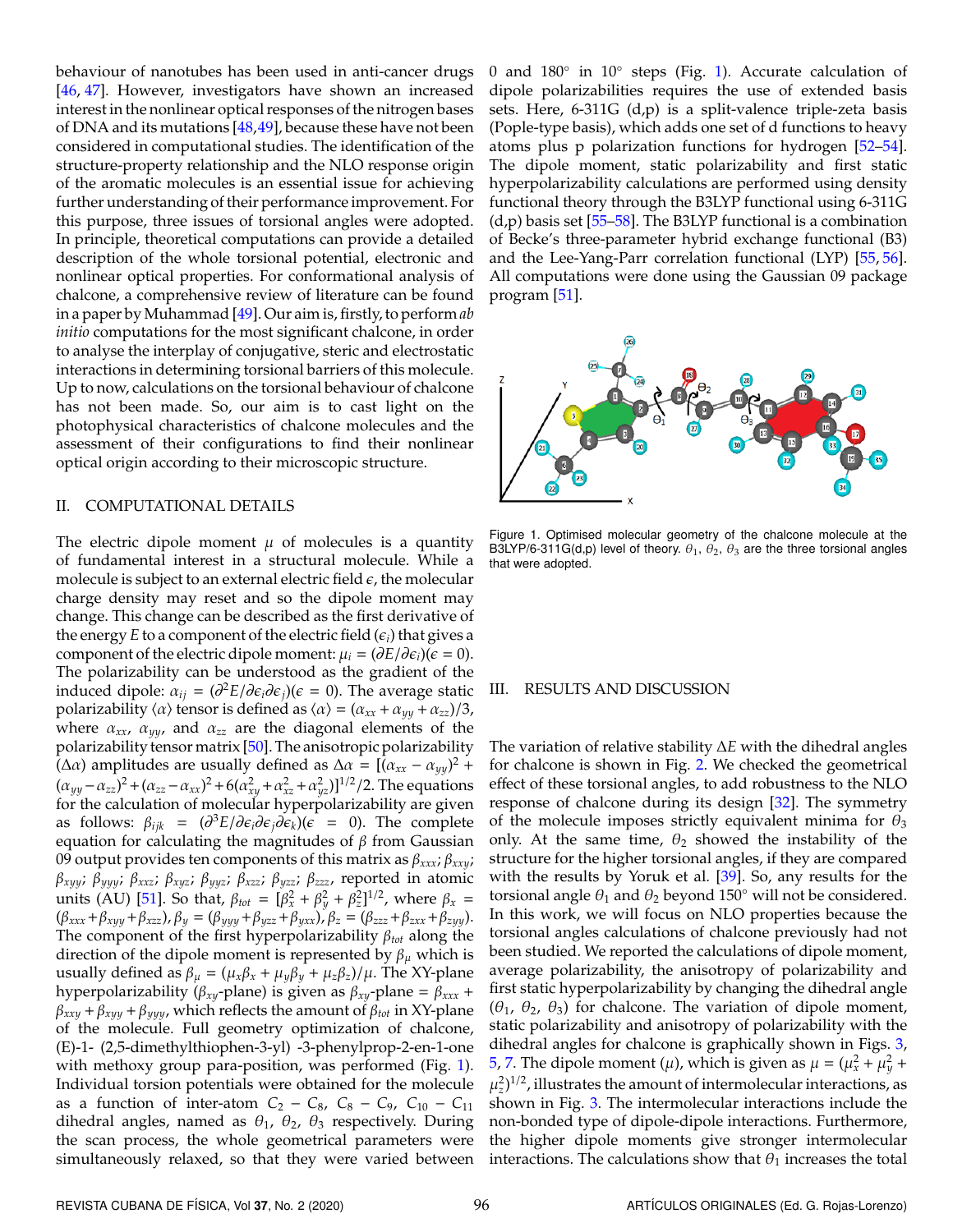<span id="page-2-0"></span>dipole moment, unlike to the other angles  $\theta_2$  and  $\theta_3$ .



Figure 2. Dependence of  $\Delta E$  with the angle, for the three dihedral angles ( $\theta_1$ ,  $\theta_2$ ,  $\theta_3$ ) corresponding to the chalcone molecule.

<span id="page-2-1"></span>

Figure 3. Dependencs of the total dipole moments  $(\mu)$  with the angle, for the three dihedral angles  $(\theta_1, \theta_2, \theta_3)$ , corresponding to the chalcone molecule.

Furthermore, the role of  $\theta_1$  is evident in the two dipole components ( $\mu_x$  and  $\mu_y$ ) during the operation of switching between the angles  $80^\circ \sim 90^\circ$ , as shown in Fig. [4.](#page-2-3) Another significant molecular characteristic in the electronic properties is its average polarizability  $\langle \alpha \rangle$ , where it is enhanced with the increase of the torsional angles  $\theta_2$  and  $\theta_1$ , as illustrated in Fig. [5.](#page-2-2) Likewise, this will increase the molecule's refractive index too. The  $\theta_2$  and  $\theta_3$  were in good agreement with Ayar et al. [\[41\]](#page-5-25) up to dihedral angles of 90◦ approximately, while  $\theta_1$  was dissimilar. The behaviour of the torsional algles is reported in Fig. [6.](#page-3-1)

The other NLO properties for this molecule is the anisotropic polarizability  $\Delta \alpha$  which depends on the direction of the electric field. It was found to be significantly smaller than the average polarizability  $\langle \alpha \rangle$ , as indicated in Fig. [7.](#page-3-0) There, it can be seen that the torsional angles ( $\theta_2$  and  $\theta_3$ ) enhanced the polarizability parallel to the symmetry axes of the molecule, as compared to the perpendicular polarizability. Only  $\theta_1$ compares well with the results in [\[39\]](#page-5-41).

<span id="page-2-3"></span>

Figure 4. Dependence of the  $\mu_x$ ,  $\mu_y$  and  $\mu_z$  components of the dipole moment with the angle, for the three dihedral angles  $(\theta_1, \theta_2, \theta_3)$ , corresponding to the chalcone.

<span id="page-2-2"></span>

Figure 5. The variation of polarizability  $\langle \alpha \rangle$  with the dihedral angles ( $\theta_1$ ,  $\theta_2$ ,  $\theta_3$ ) for chalcone molecule.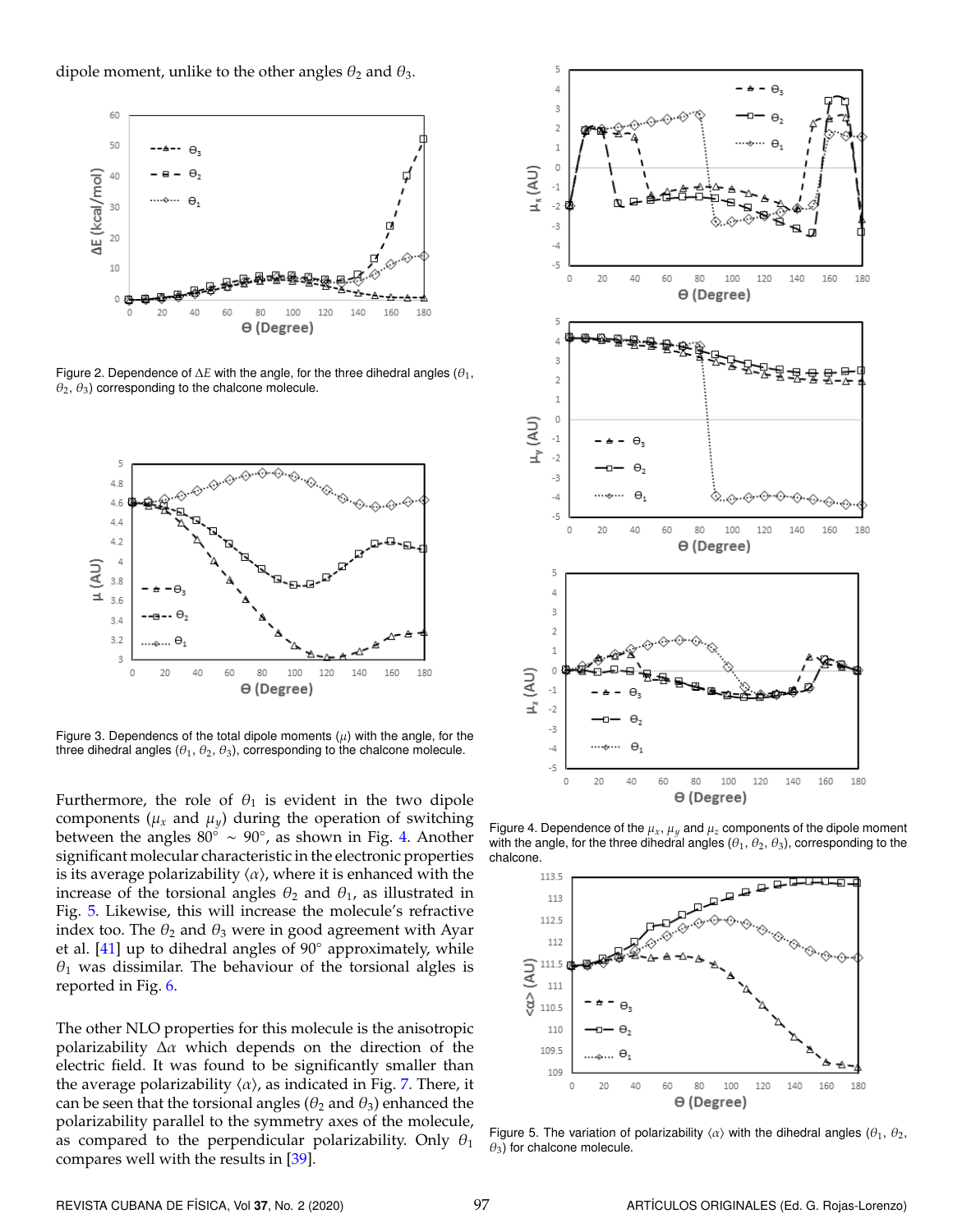<span id="page-3-1"></span>

Figure 6. Dependence on the angle, of the static polarizability components  $(\alpha_{xx}, \alpha_{yy}$  and  $\alpha_{zz})$  corresponding to the three dihedral angles  $(\theta_1, \theta_2, \theta_3)$ , for the chalcone molecule.

<span id="page-3-0"></span>

Figure 7. The variation of anisotropy of polarizability  $\Delta a$  with the angle, studied for the three dihedral angles  $(\theta_1, \theta_2, \theta_3)$  for chalcone molecule.

The theoretical resolution of molecular hyperpolarizability (β*tot*) is considered useful in explaining the relationship between molecular fabrication and non-linear optical properties. There is a maximum in the total hyperpolarizability  $β_{tot}$  for chalcone for dihedral angle  $θ_1$ , as evident from the Fig. [8.](#page-3-2) If we examine variations of  $\beta_{\mu}$ , which is the hyperpolarizability along the direction of the dipole moment, with the dihedral angles we can infer there is high synchronisation between them, see Fig. [9.](#page-3-3)

<span id="page-3-2"></span>

<span id="page-3-3"></span>Figure 8. Angular variation of first static hyperpolarizability β*tot* for the three dihedral angles  $(\theta_1, \theta_2, \theta_3)$  for the chalcone molecule.



Figure 9. Angular variation of  $\beta_{\mu}$  with the dihedral angles ( $\theta_1$ ,  $\theta_2$ ,  $\theta_3$ ) for the chalcone molecule.

The variation of the XY-plane hyperpolarizability (β*xy*-plane), which is given as β*xy*-plane = β*xxx*+β*xxy*+β*xyy*+β*yyy*, illustrates the amount of  $\beta_{tot}$  in the XY-plane of a molecule, as shown in Fig. [10.](#page-4-4) Only the torsion angle  $\theta_1$  peaked as  $\beta_{tot}$  in the XY-plane. So, is expected that  $\theta_1$  will improve the charge transfer along the plane of the central molecule axis.

The variation of HOMO–LUMO energy gap with the dihedral angles ( $\theta_1$ ,  $\theta_2$ ,  $\theta_3$ ) for chalcone is given in Fig. [11.](#page-4-5) Hyperpolarizability is associated with molecular electronic distribution under the influence of the electrical field depending on loosely or tightly bound electrons. Therefore, there is an approximate inverse relationship between the hyperpolarizability and HOMO–LUMO energy gaps, as we can see in Figs.  $8$  and [11,](#page-4-5) respectively. Generically, the inverse relationship between the energy gaps and the hyperpolarizabilities may be more depending on the substitution effects and position of some side groups [\[34](#page-5-21)[–37\]](#page-5-22). The change in energy gap with the dihedral angles was within 50 % of the value which reported by Alyar et al. [\[41\]](#page-5-25).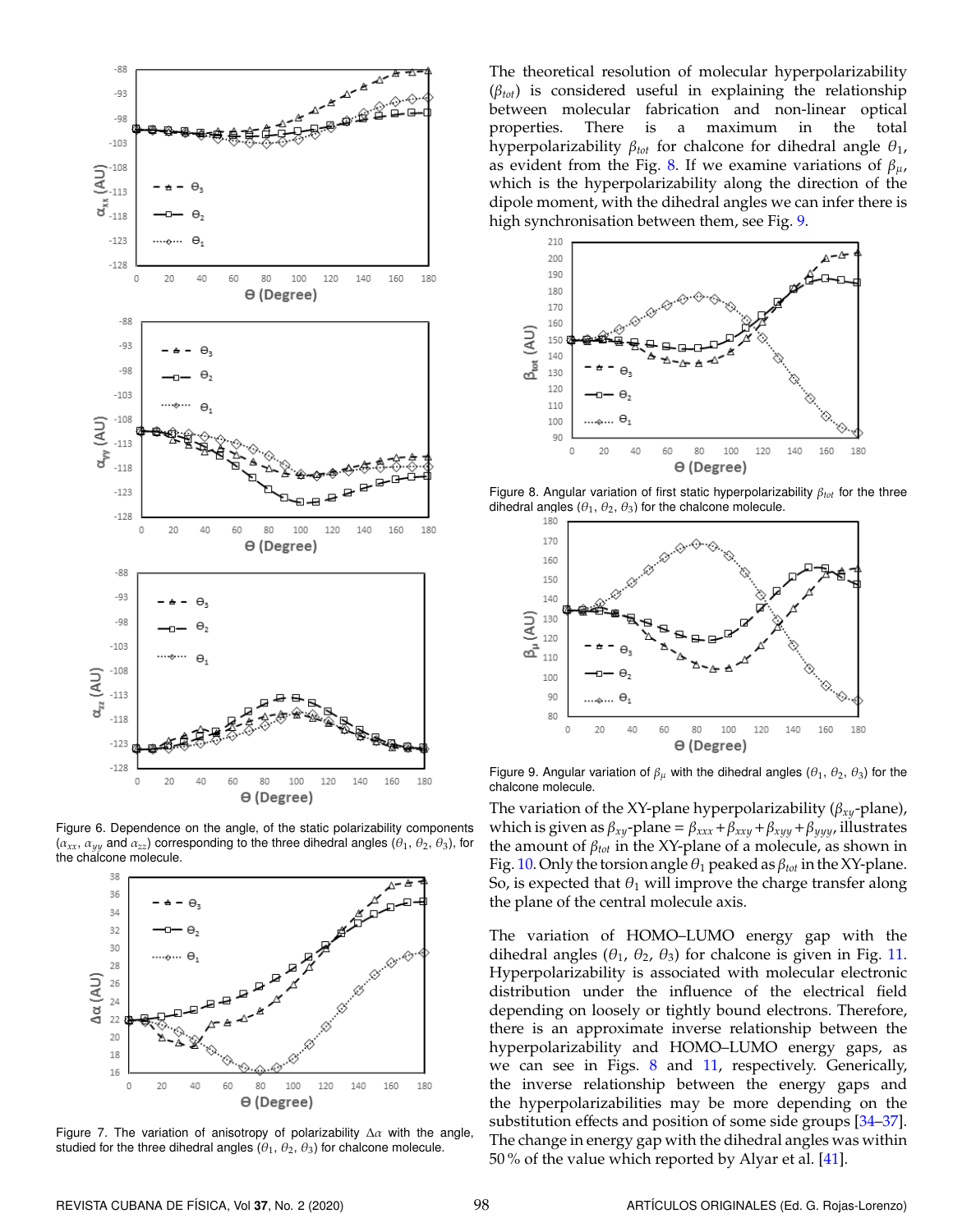<span id="page-4-4"></span>

Figure 10. XY-plane of hyperpolarizability (β*xy*-plane) due to the dihedral angles  $(\theta_1, \theta_2, \theta_3)$  for the chalcone molecule.

<span id="page-4-5"></span>

Figure 11. The angular variation of the HOMO-LUMO energy gap for the three dihedral angles  $(\theta_1, \theta_2, \theta_3)$  for the chalcone molecule.

We examined the variations of hyperpolarizability components (β*x*, β*<sup>y</sup>* and β*z*) with the dihedral angles for the chalcone molecule, so only  $\beta_x$  and  $\beta_y$  are sensitive to the variation of the dihedral angle  $\theta_1$  compared with  $\theta_2$  and  $\theta_3$ , as illustrated in Fig. [12.](#page-4-6) Furthermore, β*<sup>x</sup>* and β*<sup>y</sup>* showed the same behaviour of  $\mu_x$  and  $\mu_y$ , as shown in Fig. [3.](#page-2-1)

# IV. CONCLUSIONS

We have performed a theoretical study of torsional angles, electronic and nonlinear optical properties such as dipole moment, HOMO–LUMO energy gap, average static polarizability, the anisotropy of polarizability and static hyperpolarizability values for chalcone molecule, which were computed at the B3LYP/6-311G(d,p). Some of our results do not agree completely with previous results, where molecules with one dihedral angle only are studied. Additionally, we have observed that the energy gap, average polarizability and anisotropy of polarizability depend lightly on the dihedral angle. Some dihedral angles displayed switching behaviours in the two components of the dipole moment and hyperpolarizability, which are in the molecular plane. Furthermore, the dipole moment and hyperpolarizability had an equivalent dependence on the dihedral angles. However, the hyperpolarizability is massively dependent on

the dihedral angle. These results are potentially useful for the design of chalcone-in-molecule-based technologies.

<span id="page-4-6"></span>

Figure 12. The angular variation of  $\beta_x$ ,  $\beta_y$ , and  $\beta_z$  as a function of the dihedral angles  $(\theta_1, \theta_2, \theta_3)$  for the chalcone molecule.

## V. REFERENCES

- <span id="page-4-0"></span>[1] R. Hadfield, Nat. Photonics **3**, 696 (2009).
- <span id="page-4-1"></span>[2] P. Gunter, Nonlinear Optical Effects and Materials, Springer, (Berlin, Heidelberg, New York, 2000).
- [3] H.S. Nalwa, Handbook of Advanced Electronic and Photonic Materials and Devices, Nonlinear Optical Materials, (Academic Press, New York, 2001).
- <span id="page-4-2"></span>[4] H.S. Nalwa, Organic Electronics and Photonics, (American Scientific Publishers, USA, 2008).
- <span id="page-4-3"></span>[5] M. Papadopoulos, A. Sadlej, J. Leszczynski, Non-linear optical properties of matter, (Springer, Heidelberg, 2006).